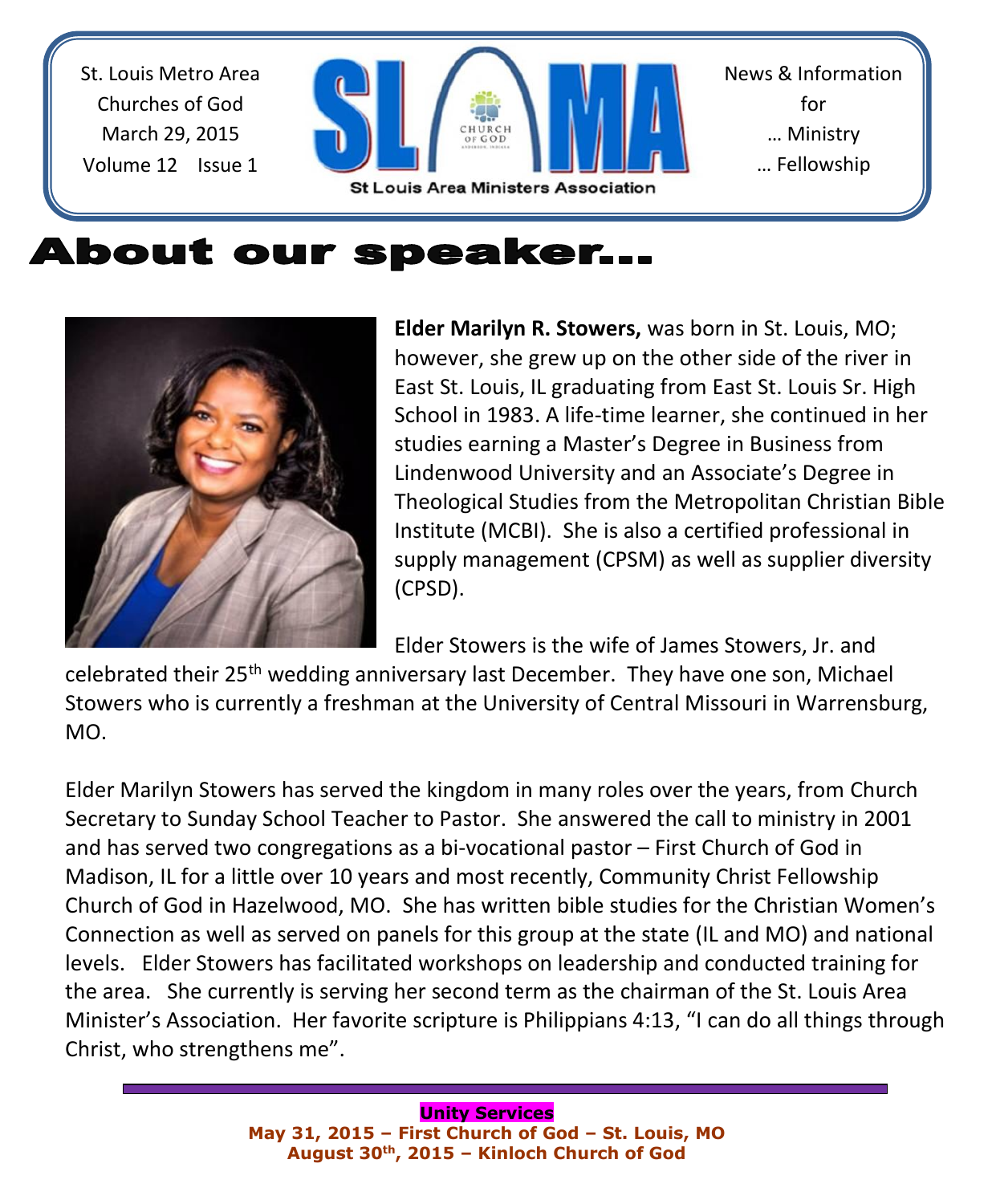

 $\overline{\phantom{a}}$  $\overline{\phantom{a}}$  $\overline{\phantom{a}}$ 

> Planning meetings for area youth events are held every fourth Monday of the month at 7:00pm via video conference.

You may contact Min. Brian Burton via email at [bmbbmb314@yahoo.com](mailto:bmbbmb314@yahoo.com) to be included on the distribution for the video conference invitation.

We're asking for all youth, youth leaders and/or representatives from each church to participate.

Like MAYCOG on **facebook** 

### **PASTOR'S PRAYER FELLOWSHIP.**

The Pastor's Prayer Fellowship meetings are typically held the first Tuesday of every month. The time (AM or PM) is at the discretion of the host pastor. The next Pastor's fellowship prayer meeting will be held on

**Tuesday, April 7, 2015 a**t **9:00am** at the following location:

**First Church of God - Madison** 1027 Bissell Avenue Madison, IL 62060 Host Pastor: Rev. Jeannette Cochran

### **2015 EVENTS STATE AND NATIONAL**

IL State CWC Convention **April 17-19** Springfield, IL MO Ministries General Assembly April 23-34 Lees Summit, MO MO State CWC Convention May 1-3 St. Roberts, MO Usher's Convention May 14-17 Hauppauge, NY MO Men's Retreat May 15-16 Bennett Springs, MO Be Bold International Convention June 22-25 Oklahoma City, OK IL Jr. High Camp A (Grade 6-8) June 22-26 Decatur, IL IL Sr. High Camp (Grade 9-12) June 29-July 3 Decatur, IL IL Jr High Camp B (Grade 6-8) July 5-9 Decatur, IL IL Grade School Camp (Grades 3-5) July 10-13 Decatur, IL MO JR I CAMP July 6-11 NACOG Youth Camp July 12-19 W. Middlesex, PA MO JR High Camp July 13-18 IL Camp meeting July 20-24 Decatur, IL MO SR High Camp July 20-25 MO JR II Camp July 27-Aug 1 MO-Northern Dist. Camp meeting July 27-Aug 2 Camp Pierce MO-Southwest Dist. Camp meeting Aug 3-9 Mountain Grove NACOG Camp meeting and August 2-9 W. Middlesex, PA MO Churchmen Retreat September 11-12 Camp Sharon MO CWC Prayer Retreat **Camp Sharon** October 2-4 Camp Sharon Men & Women's Conference October 8-11 St. Louis, MO IL State Youth Convention November 20-22 East Peoria, IL MO State Youth Convention (MYF) November 20-22 Springfield, MO NIYC December 27-30 Atlanta, GA

I

#### **CHURCH OF GOD UNITY PICNIC**



**WHEN:** August 22, 2015  **TIME:** 9:00am – 4:00pm  **WHERE:** Tiemeyer Park 3311 Asbhy Rd St. Ann, MO 63074

**Contact person:** Pastor Nelson 618-271-4775

Donations are being accepted and volunteers are always needed.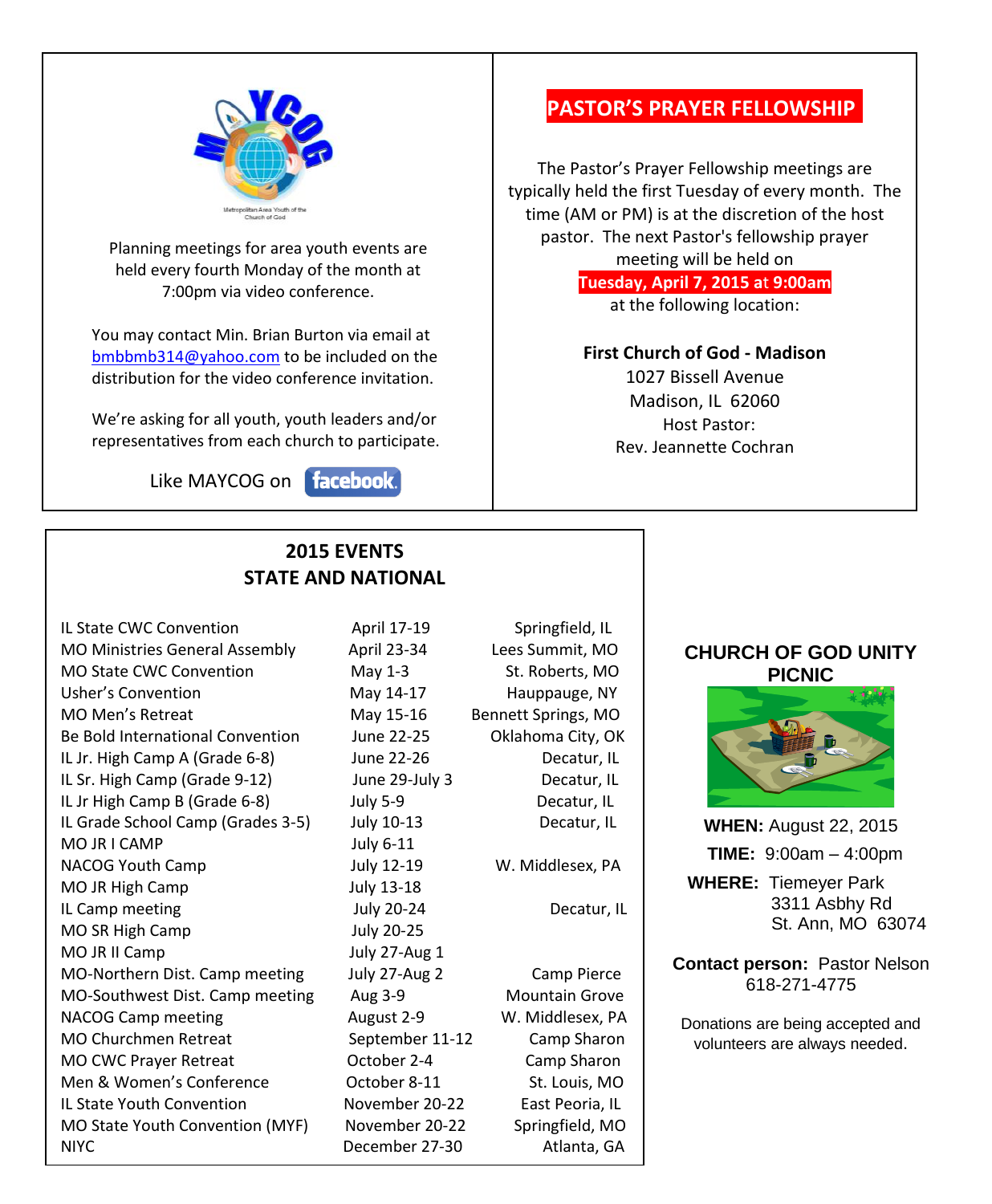

## $\forall A \bigodot \bigodot$  The National Association of the Church of God | West Middlesex PA



**National Men's Ministry** (NMM) President Jerome Chisolm

**National Association Women** of the Church of God (NAWCG) **President Donna Roddy** 







EMBASSY SUITES<sup>®</sup>

St. Louis - St. Charles/Hotel & Spa

Two Convention Plaza St. Charles Mo 63303 Phone: (636) 946-5544 www.stlouisstcharles.embassysuites.com

> **ALL SUITES** (Single, Double, Triple & Quad) are  $$120.00 + tax$  per night

Includes: Fully cooked-to-order Breakfast each morning, Evening Manager Reception each evening Complimentary Parking and Free WIFI Please do not make hotel reservation until you have<br>received registration confirmation from Registrar.)

Celebration begins on Thursday at 6:30 pm and ends Sunday at 10:30 am

# Celebration "We Are Better Together"

## Men & Women's Conference

Thursday, October 8 - Sunday, October 11, 2015 **St. Charles, MO** (20 min from downtown St. Louis)

#### **REGISTRATION FORM**

Registration includes Conferences, Banquet, Reception and is non-refundable, but transferrable upon written request

| REGULAR REGISTRATION                         | (FEB. 2ND - JUNE 1ST) | <b>S150</b> |
|----------------------------------------------|-----------------------|-------------|
| STANDARD REGISTRATION CIUNE 2ND - SEPT. 1ST) |                       | \$175       |
| FINAL REGISTRATION                           | (SEPT. 2ND - ONSITE)  | <b>S200</b> |

FINAL REGISTRATION (SEPT. 2ND - ONSITE)

SATURDAY EVENTS\*

 $\square$  SHOPPING SPREE

 $\Box$  St. LOUIS HISTORICAL TOUR INCLUDES BOXED LUNCH

GOLF OUTING - 9 HOLES & GOLF CART INCLUDED

\*Optional Tours for Saturday | Must Pre-Register, Non-refundable



**REGISTER ONLINE AT:** www.nacog.com PAY ONLINE THROUGH PAYPAL

 $$15$ 

**\$25** 

\$30

**TOTAL AMOUNT** 

**ENCLOSED:** 

钳

m m m m m m m

Name Ms

Name Mr

**Address** 

City/State/Zip

Phone

Email

Checks/Money Orders are payable to: NAWCG and should be mailed with Registration Form to: NAWCG/NMM, Attn: Registrar P.O. Box 881511, Indianapolis, IN 46208